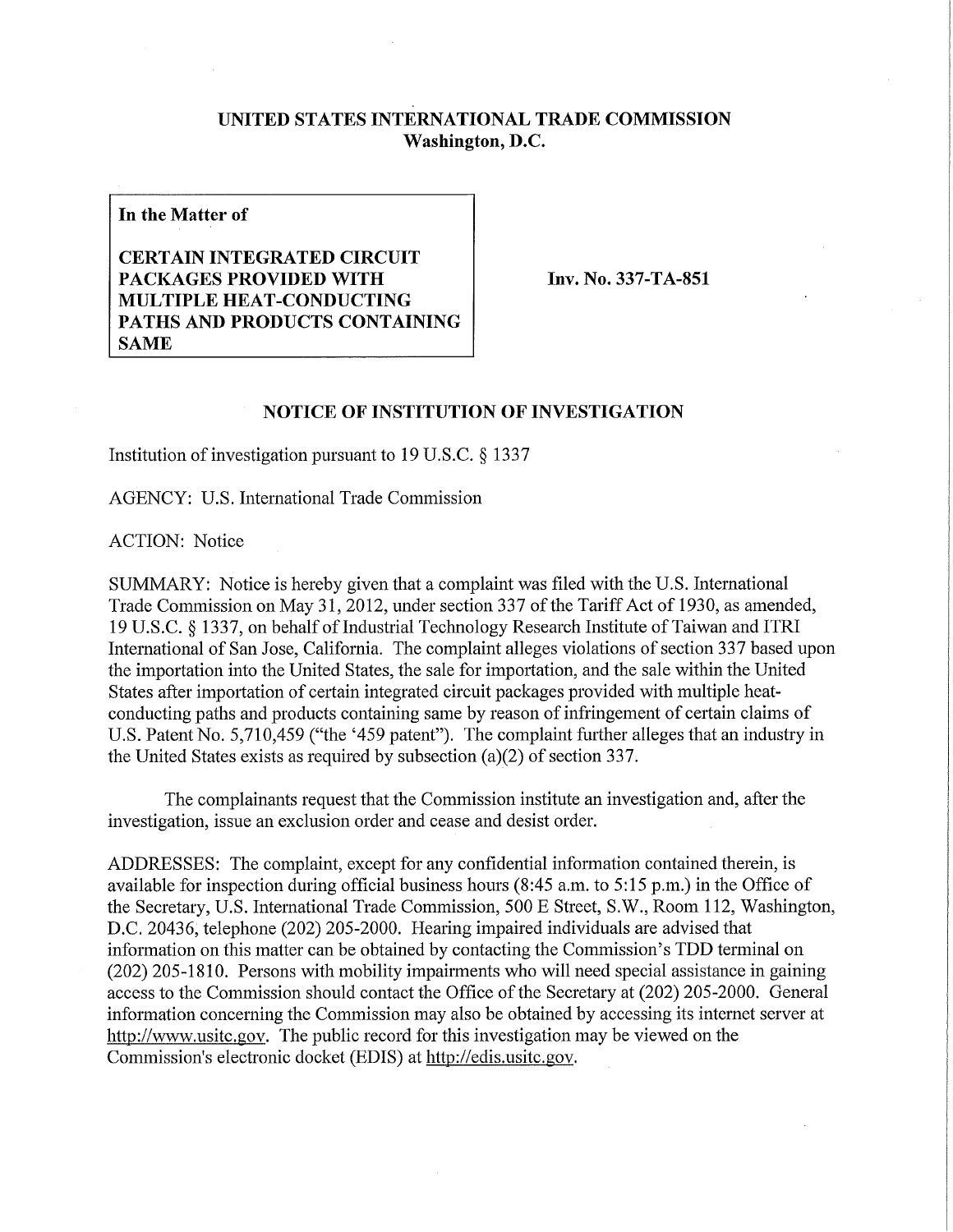FOR FURTHER INFORMATION CONTACT: The Office of Unfair Import Investigations, U.S. International Trade Commission, telephone (202) 205-2560.

AUTHORITY: The authority for institution of this investigation is contained in section 337 of the Tariff Act of 1930, as amended, and in section 210.10 of the Commission's Rules of Practice and Procedure, 19 C.F.R. § 210.10 (2012).

SCOPE OF INVESTIGATION: Having considered the complaint, the U.S. International Trade Commission, on June 28, 2012, ORDERED THAT -

(1) Pursuant to subsection (b) of section 337 of the Tariff Act of 1930, as amended, an investigation be instituted to determine whether there is a violation of subsection (a)(1)(B) of section 337 in the importation into the United States, the sale for importation, or the sale within the United States after importation of certain integrated circuit packages provided with multiple heat-conducting paths and products containing same that infringe one or more of claims 1 and 2 ofthe '459 patent, and whether an industry in the United States exists as required by subsection  $(a)(2)$  of section 337;

(2) For the purpose of the investigation so instituted, the following are hereby named as parties upon which this notice of investigation shall be served:

(a) The complainants are:

Industrial Technology Research Institute 195, Sec. 4, Chung Hsing Road Chutung, Hsinchu Taiwan 31040

ITRI International 2880 Zanker Road, Suite 109 San Jose, CA 95134

(b) The respondents are the following entities alleged to be in violation of section 337, and are the parties upon which the complaint is to be served:

> LG Electronics, Inc. LG Twin Towers 20 Yeouido-dong Yeongdeungpo-gu Seoul 150-721 Republic of Korea

LG Electronics, U.S.A., Inc. 1000 Sylvan Avenue Englewood Cliffs, NJ 07632